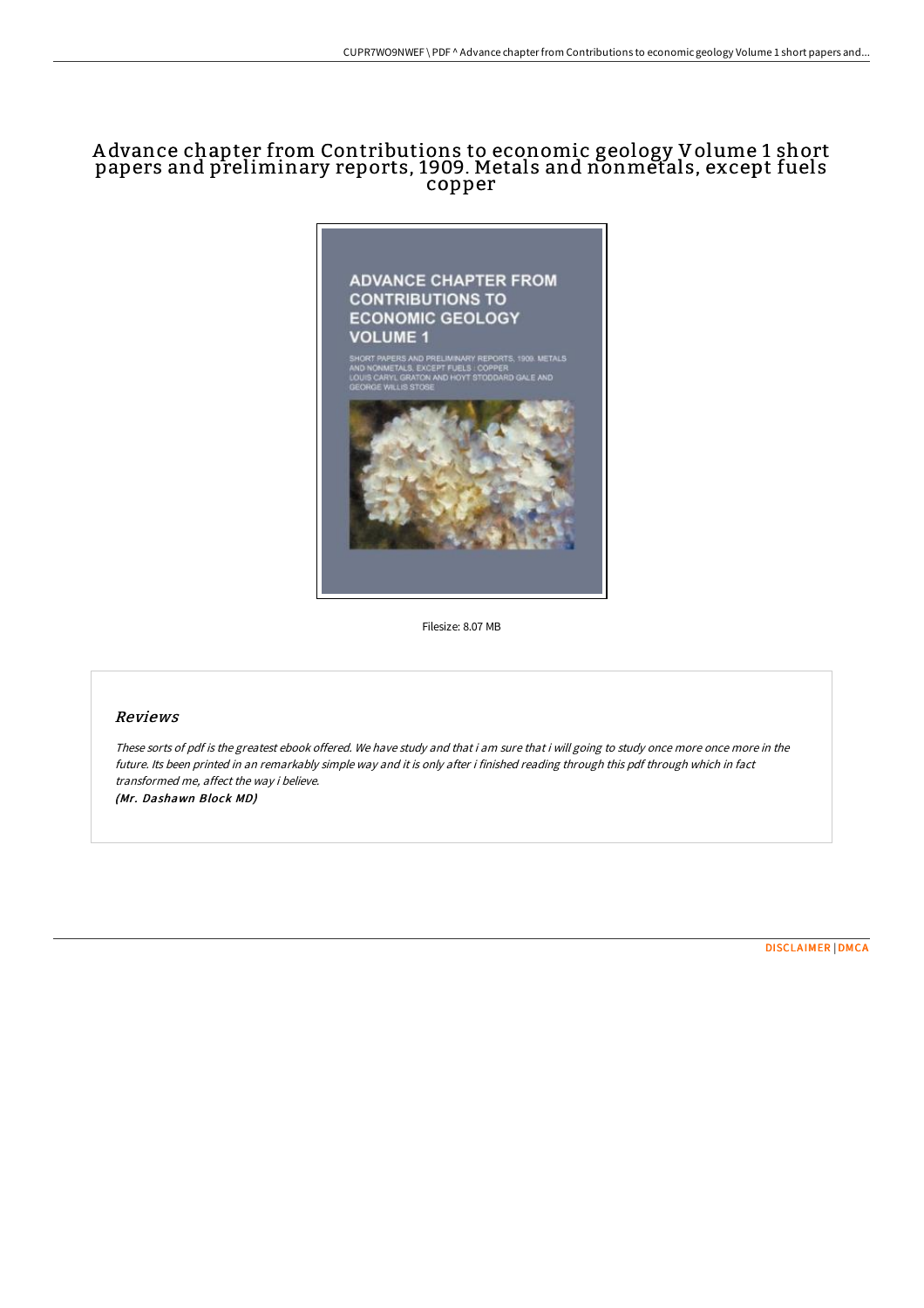### ADVANCE CHAPTER FROM CONTRIBUTIONS TO ECONOMIC GEOLOGY VOLUME 1 SHORT PAPERS AND PRELIMINARY REPORTS, 1909. METALS AND NONMETALS, EXCEPT FUELS COPPER



RareBooksClub. Paperback. Book Condition: New. This item is printed on demand. Paperback. 30 pages. Dimensions: 9.7in. x 7.4in. x 0.1in.This historic book may have numerous typos and missing text. Purchasers can download a free scanned copy of the original book (without typos) from the publisher. Not indexed. Not illustrated. 1910 Excerpt: . . . Here and there it appears also to carry some iron and approach siderite in composition. Because of their common occurrence in the ore, two other minerals must be regarded as gangue minerals, namely, chlorite and sericite, 6 though both of these, as well as a part of the quartz, were not formed entirely from the minerals carried in the ore-bearing solutions, but were produced by the interaction of these solutions and mineral components of the alaskite porphyry. The chlorite was derived from the basic silicate minerals of the alaskite porphyry, and the sericite was formed from the feldspars of the porphyry chiefly through the solution of soda and the deposition of potash in place of it. Bodies of gypsum, the hydrated sulphate of calcium, are found associated with pyrite and a little chalcopyrite in deep levels of the Bully Hill and Rising Star mines. Microscopic examination of specimens of this gypsum shows that it contains cores of anhydrite, the anhydrous calcium sulphate. Anhydrite was undoubtedly the primary mineral in this region wherever gypsum has been found, and was probably formed under conditions similar to those which permitted the development of the similarly constituted barium sulphate (barite), which is present in much greater quantity. Extremely minute shreds of material found in the ore of many deposits are believed to represent one and possibly two other minerals, though as yet their identity has not been ascertained. Loo. oit. 6 Possibly paragonite in part. See footnote on p. 20....

B Read Advance chapter from [Contributions](http://techno-pub.tech/advance-chapter-from-contributions-to-economic-g.html) to economic geology Volume 1 short papers and preliminary reports, 1909. Metals and nonmetals, except fuels copper Online

B. Download PDF Advance chapter from [Contributions](http://techno-pub.tech/advance-chapter-from-contributions-to-economic-g.html) to economic geology Volume 1 short papers and preliminary reports, 1909. Metals and nonmetals, except fuels copper